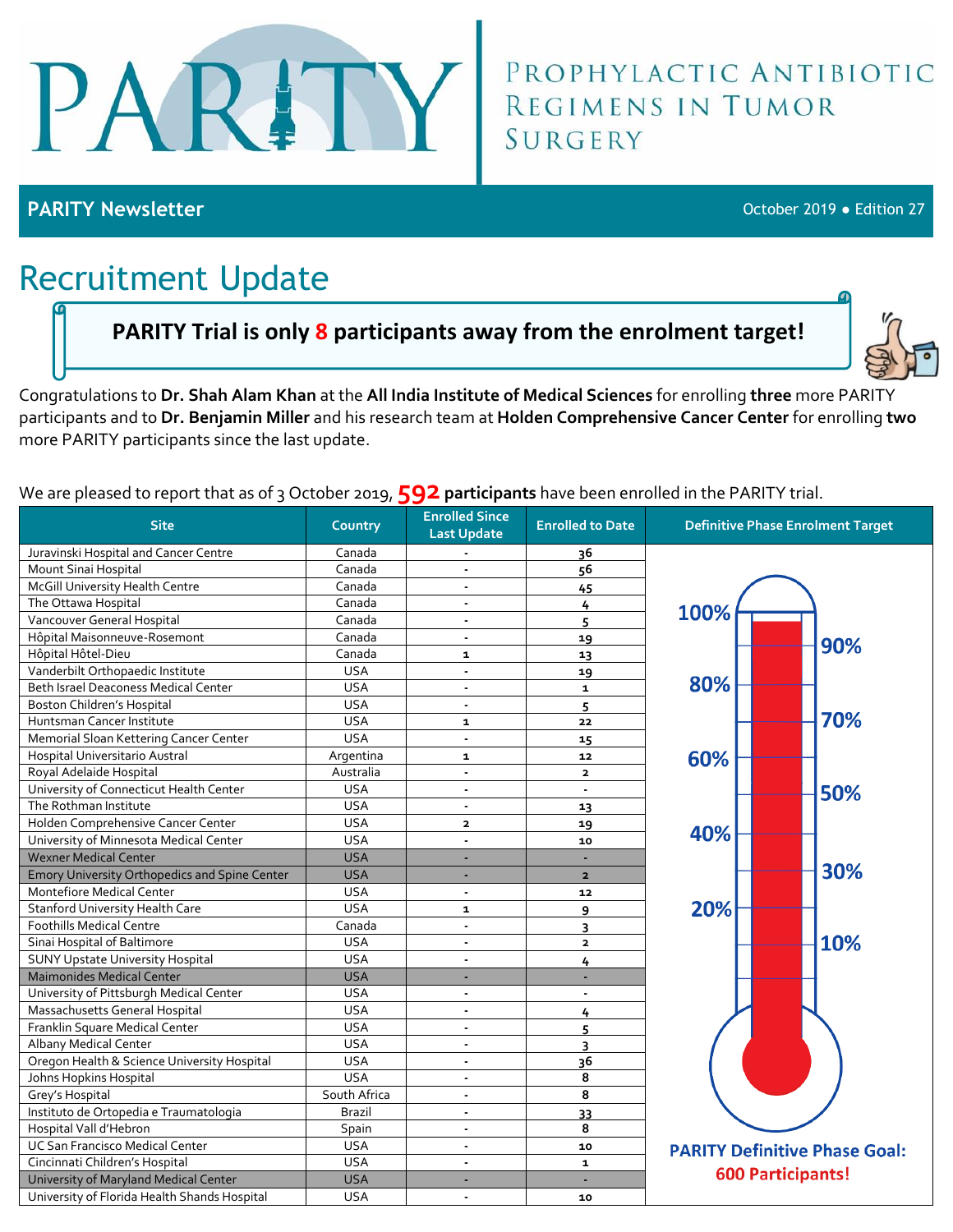#### **PARITY Newsletter Constitution 27** October 2019 • Edition 27

| Leiden University Medical Center            | Netherlands  |    | 13                      |
|---------------------------------------------|--------------|----|-------------------------|
| All India Institute of Medical Sciences     | India        |    | 84                      |
| Medical College of Wisconsin                | <b>USA</b>   |    | 3                       |
| Northwell Health                            | <b>USA</b>   |    | $\overline{\mathbf{2}}$ |
| Dartmouth-Hitchcock Medical Center          | <b>USA</b>   |    | 4                       |
| Saint Louis University Hospital             | <b>USA</b>   |    | 4                       |
| University Medical Center Groningen         | Netherlands  |    | $\overline{\mathbf{z}}$ |
| The Cleveland Clinic                        | <b>USA</b>   |    | 6                       |
| Children's Cancer Hospital Egypt            | Eqypt        |    |                         |
| Hartford Hospital                           | <b>USA</b>   |    |                         |
| Hospital de Clínicas de Porto Alegre        | Brazil       |    | 5                       |
| University of Arkansas for Medical Sciences | <b>USA</b>   |    |                         |
| <b>UC Los Angeles Medical Center</b>        | <b>USA</b>   |    | 1.                      |
| <b>Medical University Graz</b>              | <b>AUT</b>   |    | 5                       |
| Singapore General Hospital                  | SGP          |    | っ                       |
| <b>UC Davis Medical Center</b>              | <b>USA</b>   |    | 1                       |
|                                             | <b>Total</b> | 10 | 592                     |

*closed site*

## **PARITY, The Final Countdown**



## **PLEASE DO NOT RANDOMIZE UNTIL THE PATIENT HAS SIGNED A CONSENT FORM AND SURGERY HAS COMMENCED!**

If an incorrect Participant ID or tumor location is entered when randomizing, please notify the Methods Centre **IMMEDIATELY**. \*Please do not re-randomize the participant\*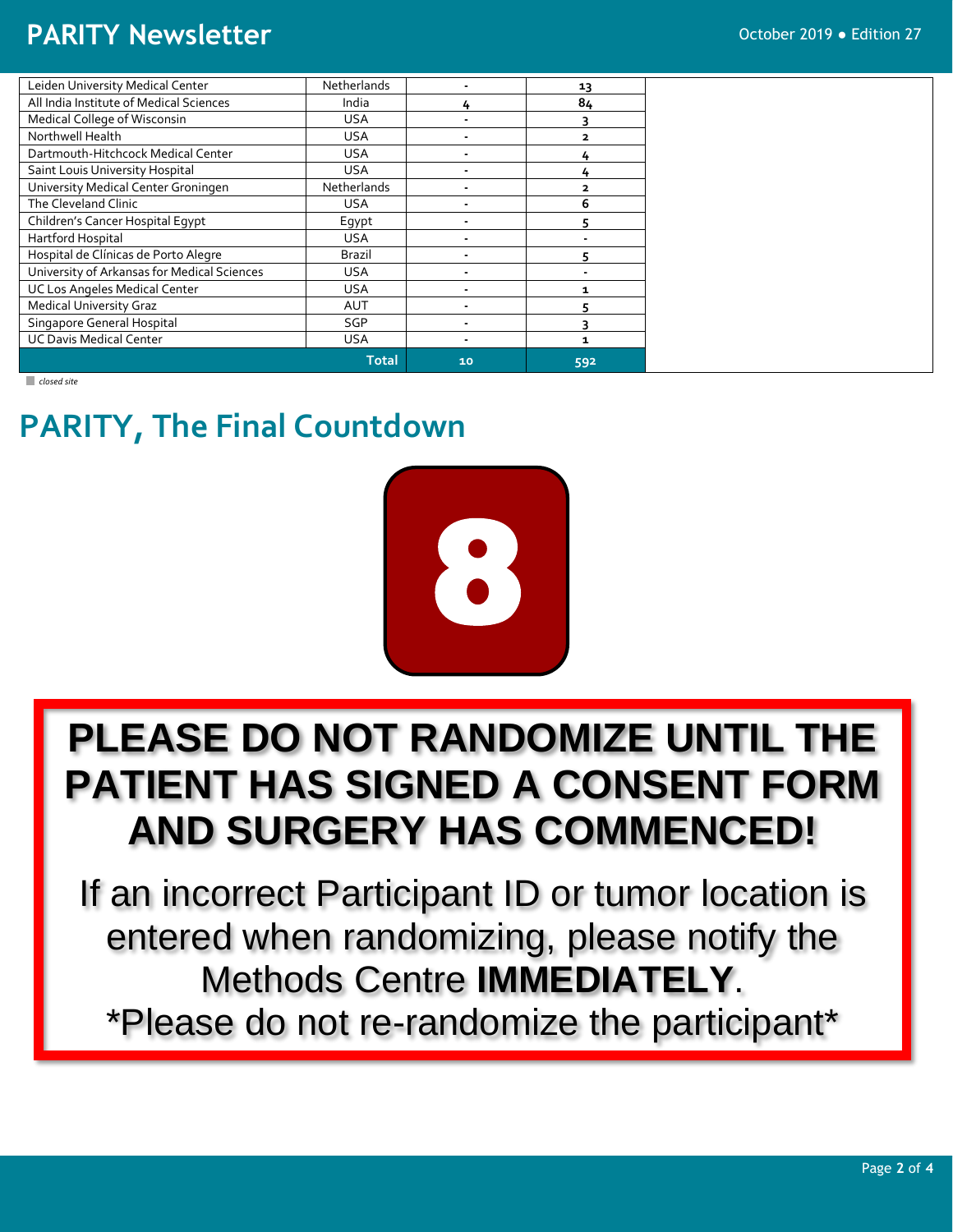## **PARITY Success Bulletin**

#### Final PARITY Recruitment

There are now less than 10 participants to enroll to reach the PARITY targeted sample size! Once the 595<sup>th</sup> PARITY participant has been enrolled, access to the randomization system will be removed. An email will be sent out to inform you of this change. Please contact the methods center if you have a participant to enroll in the PARITY trial during this time and temporary access will be provided to randomize one of the 5 remaining participants.

Please **continue to recruit and randomize patients** as normal until the Methods Center notifies you of this change.

#### PARITY Presented at ISOLS

The PARITY Methods Center team attended the International Society of Limb Salvage 2019 Annual Meeting to present an update on the PARITY trial. The PARITY Investigators are listed as the author of this presentation. The details for your CVs are as follows:

**Title:** The Prophylactic Antibiotic Regimens In Tumor Surgery (PARITY) International Randomized Controlled Trial: Completion of Enrolment and Preparation for Publication

#### **Authors:** The PARITY Investigators

**Meeting:** International Society of Limb Salvage 2019 Annual Meeting

**Date:** September 11-14, 2019 **City:** Athens, Greece



#### PARITY Adjudication

Event adjudication continues for the trial. **Naveen Khan** may contact you requesting de-identified adjudication materials (chart notes, images and radiographs) for participants that you have reported as having any of the listed study events.

#### PARITY Collaborative Celebrations

Thank you to all those who joined us in our recent collaborative dinners to celebrate the success of the PARITY trial. We shared a delicious meal at Cookoovaya in Athens, Greece at the 2019 ISOLS Annual meeting, and at Q Restaurant in Portland, Oregon, at the MSTS 2019 Annual Meeting. We look forward to continuing our prosperous collaborations with you!





#### PARITY DSMB Meeting

The DSMB Annual Meeting took place on 11 June 2019. The DSMB approved continuation of the PARITY trial for the next year.

If your site requires a copy of the formal recommendation from the DSMB, please contact the **Methods Centre.** The next scheduled DSMB meeting will occur once PARITY enrolment is complete!